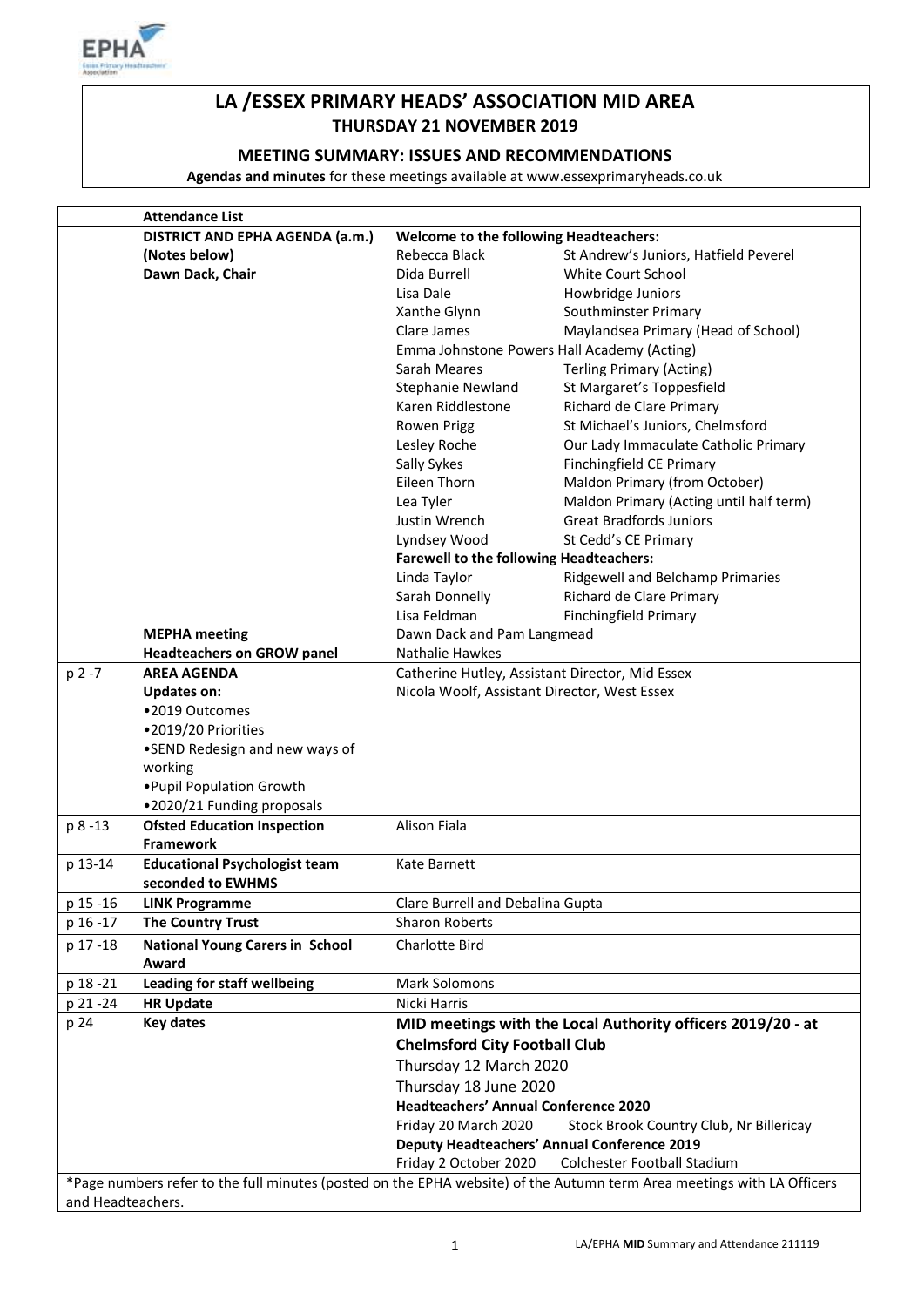

# **LA /ESSEX PRIMARY HEADS' ASSOCIATION MID AREA DISTRICT AND AREA MEETING Thursday 21 November 2019 Attendance**

#### **Present**

Amanda Buckland-Garnett Geraldine Denham-Hale

#### **LA Officers**

Yannick Stupples-Whyley

Lois Ashforth Cold Norton Primary Richard McIntosh Barnes Farm Juniors Lisa Battersby Larkrise Primary **Sarah Meares** Sarah Meares Terling CE Primary Rebecca Black St Andrew's Juniors Chancellor Park Primary Chancellor Park Primary Ruth Bough **White Notley CE Primary** Kate Mills **Kate Mills** John Ray Infants Ian Bowyer **Boreham Primary Becky More** Becky More Rivenhall CE Primary Sally Brisley **Woodcroft Nursery Nicola Morgan-Soane** Trinity Road Primary Collingwood Primary **Dominic Mulholland** 

Lorraine Cannon Moulsham Infants Jacquelyn Pick Springfield Primary Helen Castell **Writtle Infants** Rachael Plunkett **Priory Primary, Bicknacre** Dawn Dack Wentworth Primary/Mid Chair Rowen Prigg St Michael's CE Juniors Anna Conley The Howbridge Infants Amanda Reid Perryfields Infants Amanda Daines The Tyrrells Primary National Riches Network (Kings Road Primary Lisa Dale **Howbridge Juniors Lesley Schlanker** Baddow Hall Infants Jona Davies St John's CE Primary, Danbury Helen Shaw Elmwood Primary St Mary's CE Primary, Burnham | Claire Smyth

Sharon Derbyshire St Pius X Catholic Primary Caroline Shingleton Wethersfield Primary Anita Easton Great Bradfords Infant & Nursery Hayley Todd Holy Trinity CE Primary Zanya Farmer Barnes Farm Infants Marie Staley Moulsham Juniors Wendy Figueira St Peter's Primary, W Hanningfield Sarah Vass Great Totham Primary Mel Gaskin Westlands Primary Louise Venables Shalford Primary Carol Gooding **Danbury Park Primary Carol Structure Carol Gooding Carol Carol Cooding Carol** Janis Waters Great Leighs Primary Jacqui Gosnold Woodville Primary Lisa Waters East Hanningfield CE Primary Bridgette Gough St Andrew's CE Primary, Halstead Lyndsey Wood St Cedd's CE Primary Leanne Gray **Downham CE Primary Michael Wood** Elm Hall Primary Mary Gurr Hatfield Peverel Infants Karen Harrison **In Allemance** John Ray Juniors **In Attendance** Natalie Hawkes Newlands Spring Primary Pam Langmead Professional Officer Ceri Jones Chipping Hill Primary Diane Fawcett St Andrew's CE Primary, Weeley Michelle Keeling Rayne Primary **Peter O'Kane** Peter O'Kane Holy Family Primary, Benfleet Ann Kelliher **Holy Family Catholic Primary** Sharon Roberts The Country Trust Kelly Koller The Beaulieu Park Academy Mark Solomons Welbee

Catherine Hutley Assistant Director, West **Apologies** Nicola Woolf **Assistant Director, West** Clare Kershaw **Director of Education** Alison Fiala **Head of Education and Early Years** Cathie Bonich School Effectiveness Partner, Mid Carol Farrer School Effectiveness Partner, Mid Melanie Clapton School Effectiveness Partner, Mid **LA Officers** Sandie Leader **EXEL EXES EXECUTE:** EXECT VIOLET And Leader **EXECUTE:** Zoe Oddy **EXECUTE:** ECFWS Clare Burrell **ECC Commissioner** ECFWS **Katie Polehill** ECFWS Debalina Gupta Mid Essex CCG Kate Barnett EP Service Vanessa Moon Mid Essex CCG and Charlotte Bird Essex Young Carers Senior Finance Business Partner

Guy Niven Heather Shelley

Deborah Bailey John Bunyan Primary Liz Maycock Little Waltham CE Primary Mildmay Juniors Baddow Hall Juniors Alex Burden Great Waltham CE Primary Stephanie Newland St Margaret's Primary, Toppesfield Dida Burrell **White Court Primary** Naire O'Regan Margaretting & Roxwell CE Primary Beckers Green Primary Broomfield Primary Xanthe Glynn Southminster CE Primary Greg Waters The Bishops CE & Catholic Primary

Nicki Harris Schools HR, Juniper Education Pam Langmead Professional Officer

Note: If your attendance or apologies have not been noted please contact the EPHA Professional Officer at [pam@langmead.me.uk](mailto:pam@langmead.me.uk) for amendment.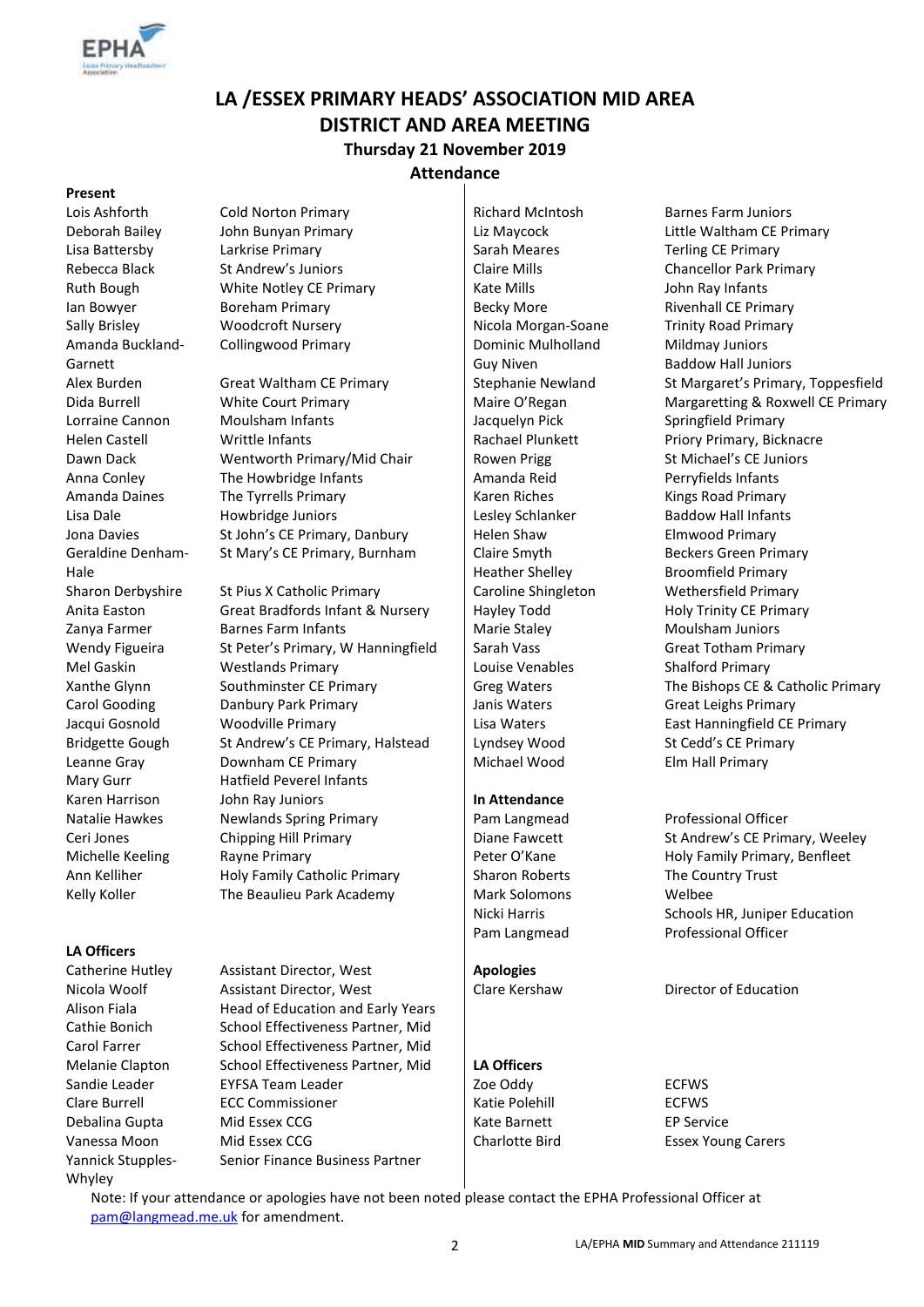

### **MID EPHA AREA MEETING MINUTES 21 November 2019**

#### **1. WELCOME**

Dawn Dack, the Mid Area Chair, welcomed headteachers to the meeting. She explained her role as Chair of the Mid area and introduced the headteachers who represent districts in Mid on the EPHA Executive.

She asked everyone to complete the evaluation form circulated at the meeting, which is used to help EPHA shape future meetings, to ensure that they are useful and positive for headteachers.

#### **Welcome to the following Headteachers:**

| Rebecca Black            | St Andrew's Juniors, Hatfield Peverel   |
|--------------------------|-----------------------------------------|
| Dida Burrell             | White Court School                      |
| Lisa Dale                | Howbridge Juniors                       |
| Xanthe Glynn             | Southminster Primary                    |
| Clare James              | Maylandsea Primary (Head of School)     |
| Emma Johnstone           | Powers Hall Academy (Acting)            |
| Sarah Meares             | <b>Terling Primary (Acting)</b>         |
| <b>Stephanie Newland</b> | St Margaret's Toppesfield               |
| Karen Riddlestone        | Richard de Clare Primary                |
| Rowen Prigg              | St Michael's Juniors, Chelmsford        |
| Lesley Roche             | Our Lady Immaculate Catholic Primary    |
| Sally Sykes              | <b>Finchingfield CE Primary</b>         |
| Eileen Thorn             | Maldon Primary (from October)           |
| Lea Tyler                | Maldon Primary (Acting until half term) |
| Justin Wrench            | Great Bradfords Juniors                 |
| Lyndsey Wood             | St Cedd's CE Primary                    |

#### **Farewell to the following Headteachers:**

| Linda Taylor   | <b>Ridgewell and Belchamp Primaries</b> |
|----------------|-----------------------------------------|
| Sarah Donnelly | Richard de Clare Primary                |
| Lisa Feldman   | <b>Finchingfield Primary</b>            |

#### **2. MID EPHA MEETING**

**a) The Autumn term EPHA newsletter** was circulated to headteachers at the meeting - this can also be found on the Newsletter page of the EPHA website [www.essexprimaryheads.co.uk.](http://www.essexprimaryheads.co.uk/)

#### **b) EPHA Annual General Meeting**

The EPHA Annual General Meeting took place on 10 October 2019 and the following headteachers were elected as officers for the coming year:

- Harriet Phelps-Knights Chair
- Nick Hutchings Vice-Chair
- Nicky Barrand Executive Treasurer

They are supported by 31 headteachers across the county, representing their colleagues in different districts.

The full Executive membership list, minutes of the AGM, and the Constitution and Financial Regulations are available on the EPHA website**.** 

#### **c) EPHA Priorities for 2019/20**

At the AGM the headteachers who attended discussed the priorities for the Association for the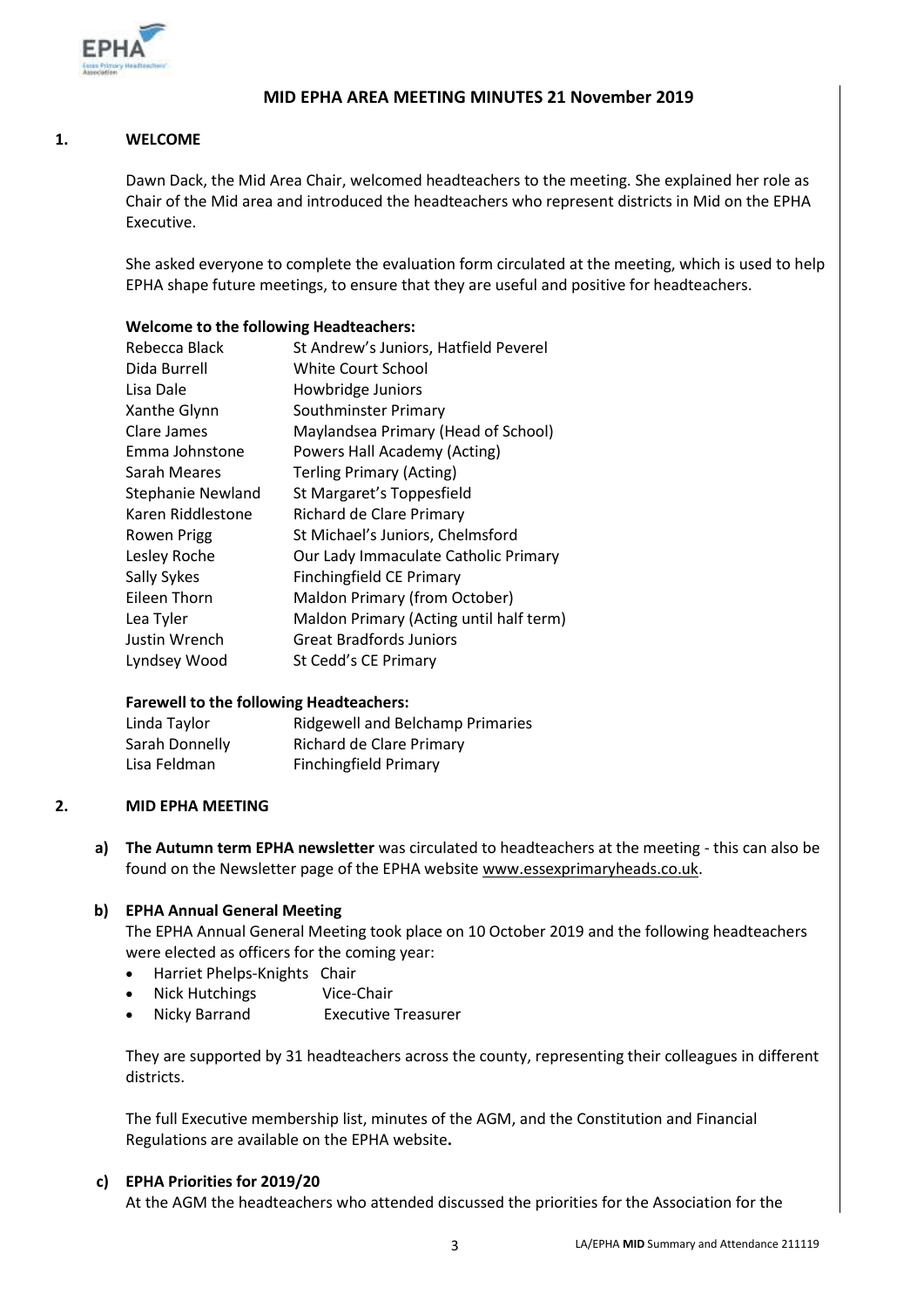

coming year. It was agreed these should include:

- Headteacher well-being, including the continuation of the Colleague Supporter programme, currently supporting around 16 new and acting headteachers, with 35 heads on its directory all committed to sharing their experience and understanding with new colleagues. We are also particularly concerned about school leaders working in the most challenging and vulnerable schools and aim to offer support wherever we can.
- Continuing the delivery of EPHA training, termly briefings, conferences, resources and website updates – most of these are free (or heavily subsidised), recognising the pressure on all school budgets.
- Working effectively with the other two headteacher associations, ASHE and ESSET, to benefit all of the children and young people in Essex and to present a strong and united front as a large group of schools and academies.
- Lobbying on behalf of schools to ensure that the message about insufficient school funding does not get lost in the current political rhetoric.
- Working with colleagues to develop early intervention, including in pre-schools, with a particular focus on the effective early identification of young children with special educational and learning needs.
- Realising and recognising the prevalence of complex medical conditions in school and working with health professionals to support staff and pupils.
- Continuing our involvement in strategic planning in partnership with the Local Authority including reacting to schools' ongoing challenges, for example with appropriate training and support.

### **d) Equality Act training**

Following the success of the training on pupil exclusions, led by barrister Tanya Callman, EPHA has organised training on the Equality Act. There are two dates available, Monday 10<sup>th</sup> February and Monday 16<sup>th</sup> March. The cost will be £60 per attendee, and EPHA is subsidising this training. To book a place please contact the EPHA Professional Officer at pam@langmead.me.uk

### **e) School funding consultation**

The EPHA Professional Officer explained the approach that the primary headteacher representatives on the Schools Forum had taken when determining a consultation model for the Essex schools finance formula for the next financial year. The Local Authority had stressed that the DfE expected authorities to move toward the National Funding Formula, but Schools Forum members felt strongly that the right formula should be selected, regardless of any political pressure. 9 models were considered by the Finance Review Group (a sub-committee of the Schools Forum). Model 1 was the current formula, but with a higher MFG (minimum funding guarantee), as required by Government next year. Model 9 was the National Funding Formula.

Essex has, for some years, had a greater differential between primary and secondary schools (currently 1:1.31 – the NFF differential is 1:1.27) and a larger lump sum for each schools (currently £150,000, NFF lump sum next year will be £114,000). This lump sum was calculated some 8 years ago as being the minimum basic requirement for any school to operate.

There was some resistance from secondary school Forum representatives around reducing the differential, although that view has not been entirely replicated in some of the consultation responses from secondaries so far. The Local Authority is recommending Model 3 as an affordable compromise formula and, after lengthy discussion, this model was supported by the majority of Schools Forum representatives, including the primary headteachers.

The consultation closed on 19 November and there were 93 responses. There will be a meeting of the Schools Forum on 27<sup>th</sup> November and a final decision will be taken on the formula for Essex schools next year.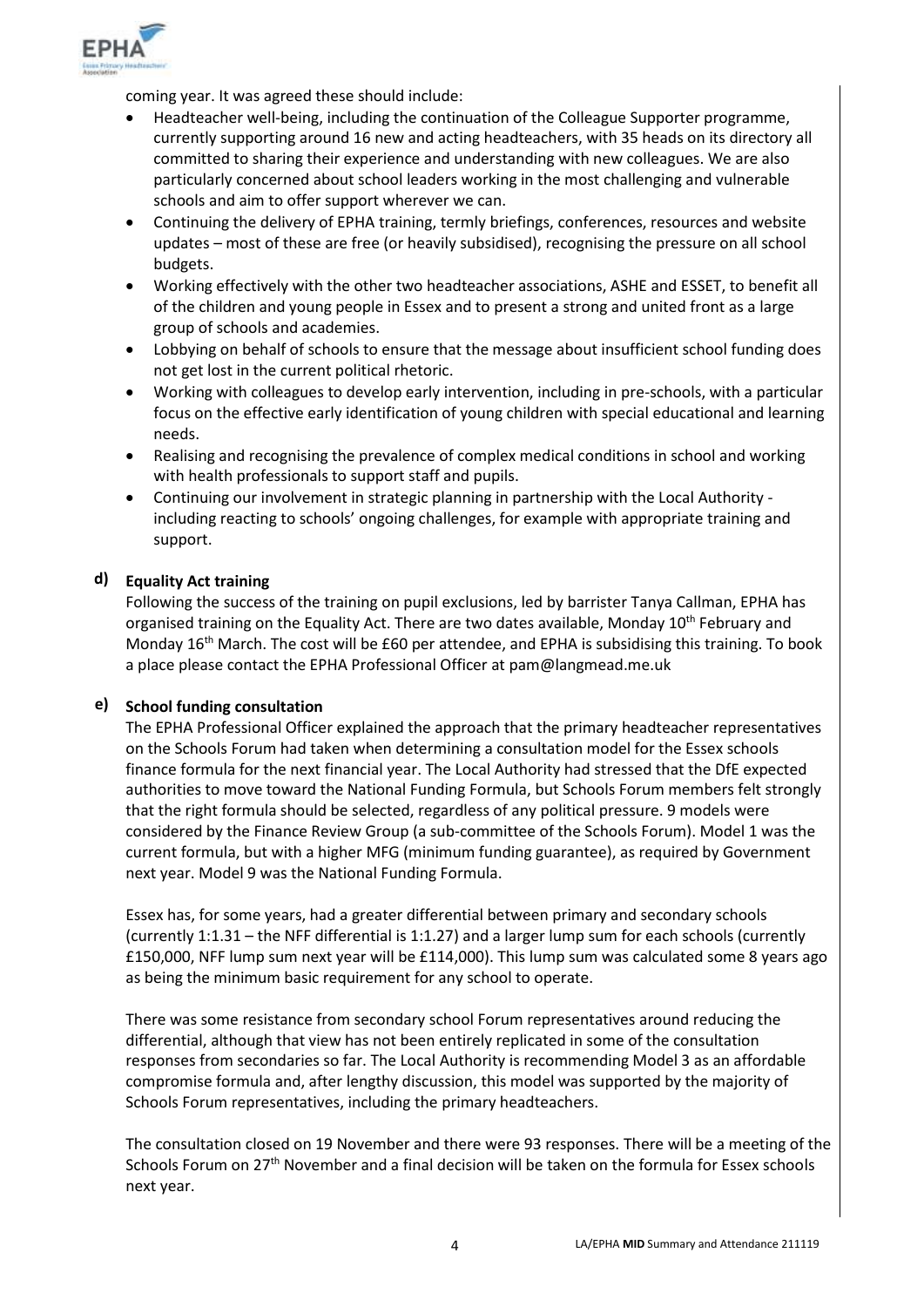

#### **f) Essex Schools Broadband**

A reminder that Schools Broadband Service will cease on 31st March 2019. This is when the existing contract with DUCL will end and new suppliers will need to take over your broadband service. There won't be an option to extend the existing contract.

The Broadband service team is keen that the schools are aware that, in order for providers to effect any upgrades and changes to the network, they should have made a decision and signed with a new provider by the end of November. This will give new providers a chance to put into place new services and upgrades.

Information has been circulated and the [Schools Broadband Pages](https://eur02.safelinks.protection.outlook.com/?url=https%3A%2F%2Fschools.essex.gov.uk%2Fadmin%2FBroadband%2FPages%2FBroadband.aspx&data=02%7C01%7C%7C75458fae09d34e13cdcf08d763913b54%7Ca8b4324f155c4215a0f17ed8cc9a992f%7C0%7C0%7C637087348365431782&sdata=YSYlUWeu5nc4TD%2BKZPjR%2Bzzm5wj0j26qppUaPNjFOlU%3D&reserved=0) have been kept up to date with information and FAQ's to support schools. On Monday 2nd November an email was circulated to all affected schools requesting an update on progress and requesting the following:

- Who is the new supplier?
- Who would you like the SB team to liaise with at your school or MAT to make the transition
- Would you like the team's support with transitioning to a new provider?

Please return your responses to [schoolsbroadband@essex.gov.uk](mailto:schoolsbroadband@essex.gov.uk)

The Broadband team has been made aware that BT have a lead in time for infrastructure changes of up to 100 days which could impact those making a decision post-Christmas. On 18th November we will be taking stock of those schools who have responded to our request for information and making direct contact (telephone) with those who have not as part of our support for schools.

### **g) Multi-schools Council**

The following information was circulated at the meeting about the multi-schools council, forwarded by Kierran Pearce.

#### **What is the multi-school's council?**

The multi-school's council is a pupil forum for children from all backgrounds and with all abilities. In simple terms they are a school council meeting but on a bigger scale. They discuss how to break down perceptions towards children with special educational needs and mental health difficulties. The direction of the council is decided upon by the children and we have an agenda which is based on current issues that face children within education.

#### **How does it work?**

We hold 3 meetings across the Academic year across 6 strands in Essex. The 6 strands are **Tendring, Colchester, Braintree, Chelmsford, South Essex and West Essex**. Currently we have 154 schools signed up across these 6 strands. For each meeting we invite schools to bring between  $5 - 10$  young people who could represent their schools (if schools want to bring less than 5 we can be flexible with that too!).

#### **When are the meetings?**

We have just completed our first set of meetings across the 6 strands, but the next meetings are on the following dates;

**Chelmsford strand – Wednesday 22nd January, Columbus school & College, 10am – 11:30am Braintree strand – Thursday 23rd January, Notley Green primary, 10am – 11:30am Tendring strand – Wednesday 29 th January, Holland Haven primary, 10am – 11:30am Colchester strand – Thursday 30th January, St James's primary, 10am – 11:30am West Essex strand – Wednesday 5th February, Venue TBC, 10am – 11:30am South Essex strand – Thursday 6th February, Castledon school &College, 10am – 11:30am**